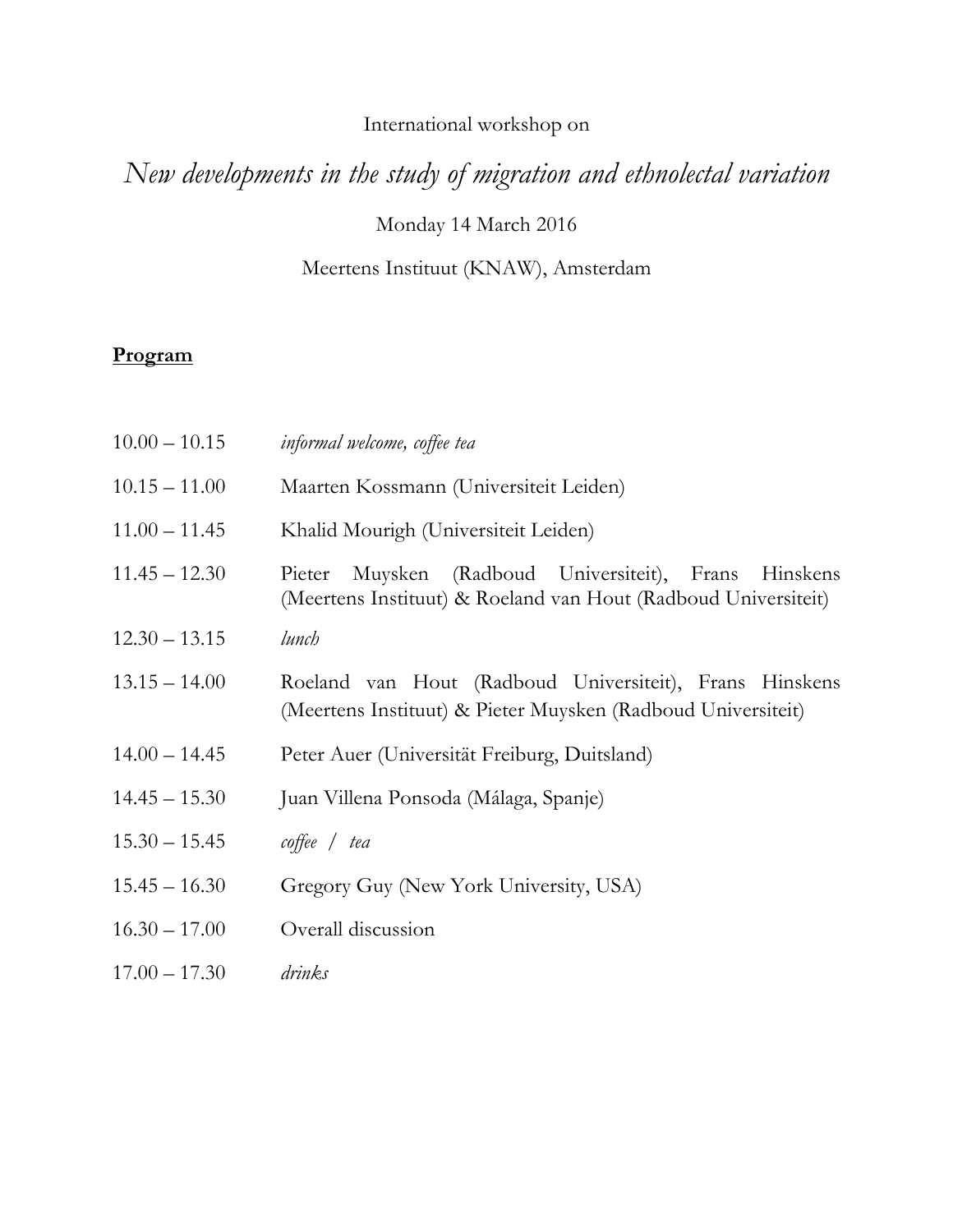## **Abstracts**

#### Maarten Kossmann (Universiteit Leiden)

#### *Moroccan indefinite markers in Dutch Urban Youth Style(s).*

In the Moroccan community in the Netherlands a specific speech style is found, which was baptized Moroccan Floavored Dutch by Nortier & Dorleijn (2008). Among others, this style is characterized by the conventionalized use of a number of Moroccan elements, mostly interjections and utterance modifiers. In my talk, I will study one small set of such elements, Moroccan indefinite markers, and trace their uses among Moroccan youth and in crossing.

There are a couple of issues at stake here. In the first place, both the Berber and the Arabic indefinites have been taken over; the choice does not entirely depend on the heritage language of the speaker, Arabic indefinites sometimes being used by Berber speakers (the opposite seems to be rather marked). There may be local differences here; thus the Arabic indefinite seems to be used more in Amsterdam (which has a mixed Arabic/Berber heritage population) than in Gouda (which is predominantly Berber).

In the second place, the linguistic form of the Berber indefinites seem to follow the heritage dialects of the speakers as long as they are from northern Morocco. Southern Moroccan Berber indefinites do not occur in MFD, it seems.

In the third place, what is an indefinite in Moroccan Dutch Youth Style (no doubt with expressive connotations) seems to be used as an intensifier among non-Moroccan youth.

Khalid Mourigh (Universiteit Leiden)

#### *Sibilant Palatalisation in Gouda Moroccan Dutch*

Recent studies on Moroccan (and ethnolectal) Dutch have shown that there are significant style-effects in the realisation of the  $\frac{z}{\sqrt{1}}$  (Hinskens, 2011, van Meel et al. 2014). Other studies also refer to this variant specifically as a style which is inspired by the Moroccan way of speaking Dutch (Nortier & Dorleijn, 2008 coined the term Moroccan Flavoured Dutch to refer to this variety). This variety is mainly defined on the basis of its phonetic features. A number of phonetic features have been noticed and commented upon in the past. However, many phonetic features remain to be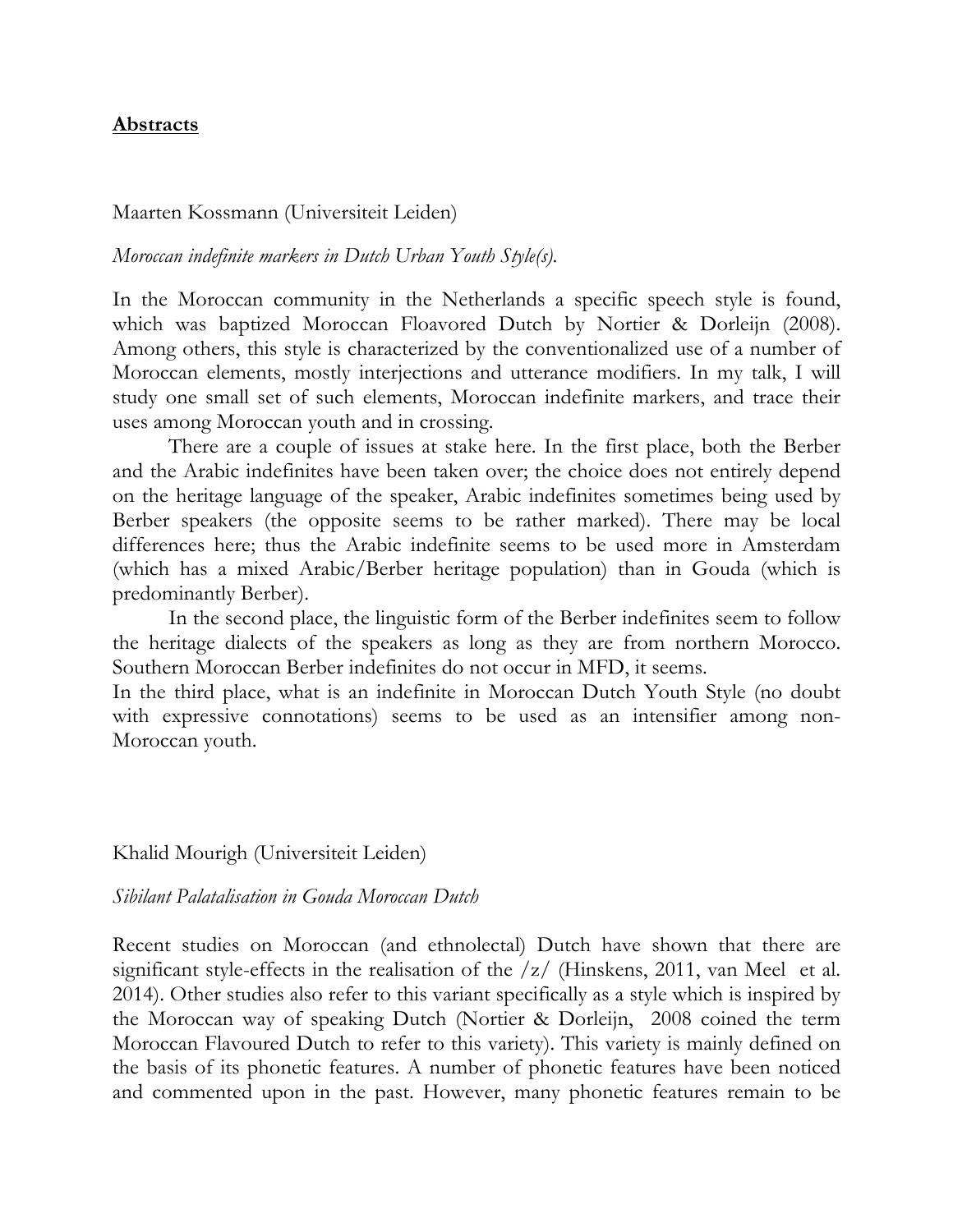investigated: one conspicuous feature is the palatalisation of sibilants; the **s** becoming **sj** (IPA: ʃ) and **z** becoming **zj** (IPA: ʒ).

In this talk it will be shown that there exist three different types of palatalisation in Moroccan Dutch youth speech in Gouda. Two types, which are the most frequent in our corpus, have regular phonological and lexical rules; they only appear in certain contexts. The third type is non-regular. Palatalisation of sibilants can be 'switched' on and off making it a stylistic feature. This feature has existed for at least twelve years in Gouda. Therefore it can be argued that it is a conventionalised stylistic feature which is different from an ethnolectal feature. Some examples of its usage will be shown.

## References

- Hinskens, F. 2011. Emerging Moroccan and Turkish varieties of Dutch: ethnolects or ethnic styles? In F. Kern, & M. Selting (Eds.), *Ethnic Styles of Speaking in European Metropolitan Areas.* Vol. 8. 103 - 131. Amsterdam/Philadelphia: Benjamins.
- van Meel, L., Hinskens, F. & van Hout, R. 2014. Ethnolectal variation in the realization of /z/by Dutch youngsters. *Zeitschrift für Dialektologie und Linguistik (ZDL)*, *LXXX (2013)* (3), 297.
- Nortier, J.M. & Dorleijn, M. & 2008. 'A Moroccan accent in Dutch. A socio-cultural style restricted to the Moroccan community?'. In: *International Journal of Bilingualism* 12 (2008), 125 - 143.

Pieter Muysken (Radboud Universiteit), Frans Hinskens (Meertens Instituut) & Roeland van Hout (Radboud Universiteit)

*Ethnolects. Scholarship, some essentials of the Roots project and a few findings*

This paper presents the study of Dutch ethnolects in broad outline and in a historical perspective, discussing briefly a number of ethnolects that have emerged (and sometimes disappeared again) in the past. It goes on to describe the main research questions, the methodology, the data and a number of the results of our Roots of Ethnolects project, which has been carried out for ten years now at the Meertens Instituut (Amsterdam) and Radboud University (Nijmegen). We will focus on our original research questions and the basic answers that have emerged from our research.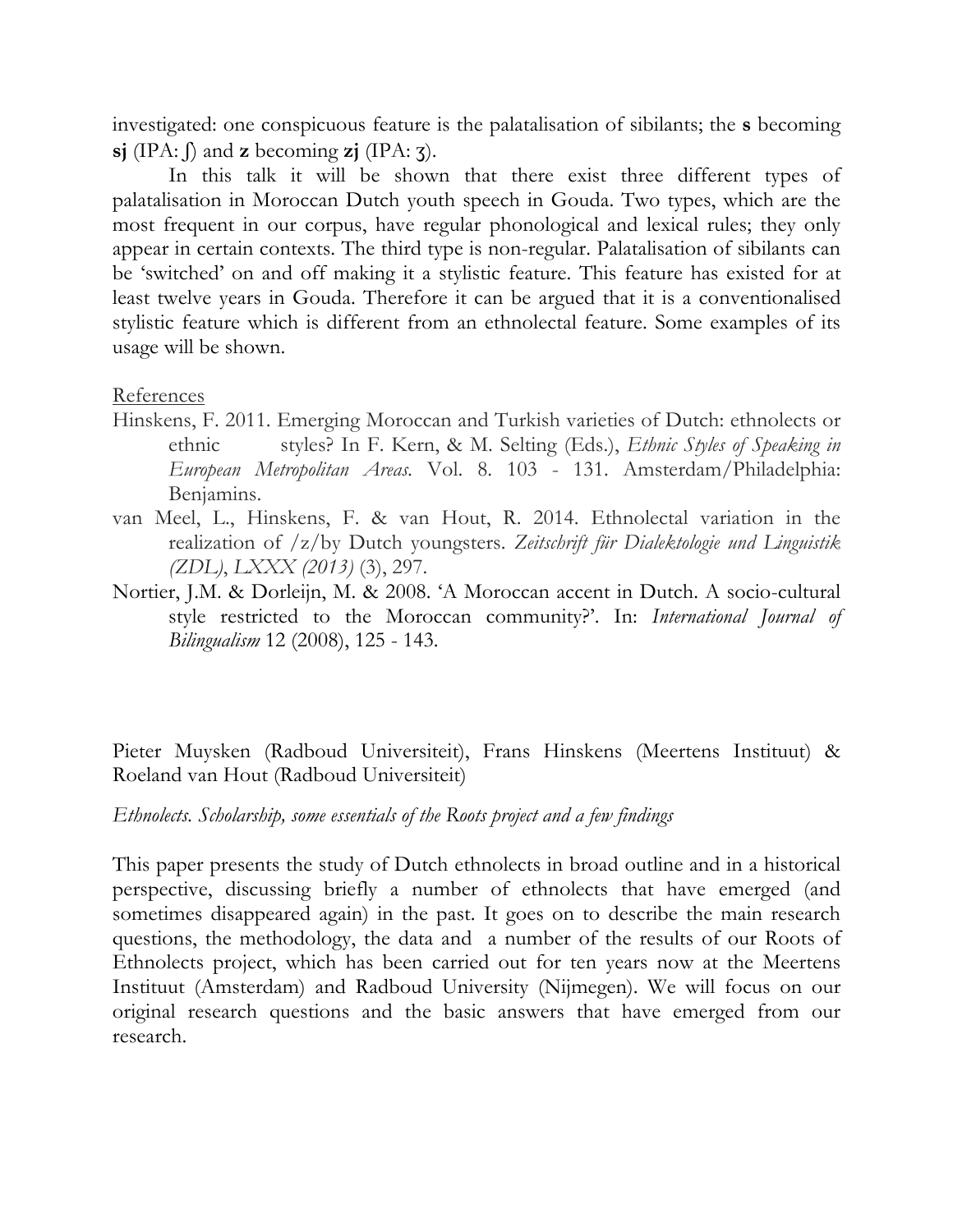Roeland van Hout (Radboud Universiteit), Frans Hinskens (Meertens Instituut) & Pieter Muysken (Radboud Universiteit)

#### *Morphosyntactic variation in the Roots of Ethnolects data, with a focus on grammatical gender*

In our research on ethnolectal variation in present-day Dutch, interactional speech data (from 160 one hour conversations) as well as individual speech data were collected among 10-12 and 18-20 year old male adolescents with Turkish, Moroccan and non-immigrant Dutch backgrounds who were all born and raised in the Dutch cities of Amsterdam or Nijmegen. The cities, which both have multicultural demographic profiles, are located in different dialect areas.

Our presentation will focus on variation in the expression of grammatical gender, both in determiners and in adnominal inflection. Standard Dutch as well as the Nijmegen and Amsterdam varieties distinguish common and neuter gender; in our data neuter gender varies greatly. Variability in the interactions appears to be conditioned both linguistically and socially. With regard to the internal conditioning, grammatical (word class and the like) and semantic (animacy) dimensions have been studied. Apart from the speakers' age and city of residence, the social dimensions also include the parameters background of the speaker and background of the interlocutor. In principle, the analysis of the variation in the expression of grammatical gender helps address several questions of three different types: 1/ to which extent is the variability rooted in substrates, in processes of second language acquisition of the first generations of migrants, and in surrounding endogenous non-standard varieties? 2/ What is the place of ethnolectal variation in the verbal repertoires of the speakers. Has it acquired a stylistic role? 3/ Do ethnolectal features flag non-nativeness? Do they cross over to other groups?

## Peter Auer & Vanessa Siegel (Albert-Ludwigs-Universität Freiburg, Germany)

#### *Some features of 'multiethnic' speech styles in Stuttgart (Germany)*

In this presentation, we will focus on three aspects of the Stuttgart 'multi-ethnolect', one in the domain of phonology (coronalization of the palatal fricative) and two in the domain of syntax (non-use of prepositions, non-use of anaphoric and other pronouns). The study is based on a 300 000 word corpus of spontaneous speech by young speakers of various ethnic backgrounds, aged 14-19. All features have been subject to a quantitative analysis. Of the three variables, the first (phonological) one is by far the most salient. It is heavily stigmatized and part of the enregistered 'ethnolect'. We will show that our informants avoid it through a process of social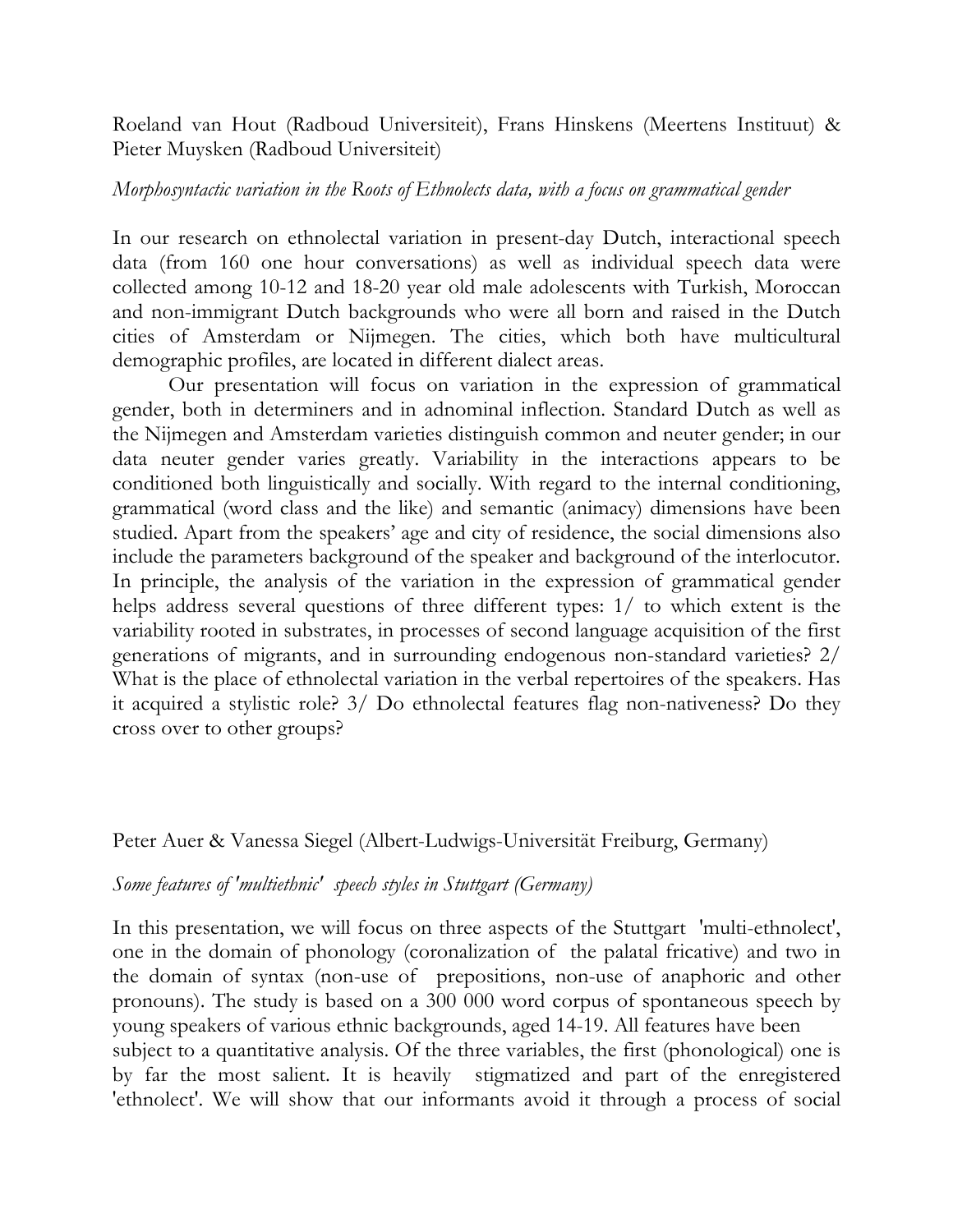othering by which Berlin youngsters are stereotypically linked to it. The grammatical variables, in particular pronoun non-use, are much less salient. We will argue that the non-use of prepositions is largely but not entirely restricted to location and movement verbs. The non-use of anaphoric and suppletive pronominal arguments in the central field of a sentence is also subject to various constraints. In almost all cases, only one of the pronominal arguments is left unexpressed; in addition, there is a preference for the non-use of the direct object pronoun over the non-use of the subject pronoun.

María Clara von Essen & Juan Andrés Villena Ponsoda (Universidad de Málaga, Spain)

# *Dialects in contact. Sociolinguistic accommodation and integration among Argentinean migrants in Malaga town. Variation of palatal /ʝ/*

This presentation outlines the objectives and preliminary results of a broader research project on accommodation to the Malaga varieties by a group of Argentinean immigrants with variation of age, gender and period of stay. The research design includes acoustic and perceptive phonetic analysis of palatal  $\frac{1}{4}$  as well as other variables. With purpose of comparison, two different groups (native speakers of Argentinean Spanish and speakers of the Malaga variety) are being studied as well. Variation of fieldworker has also been included to gain access to young speakers' code switching.

Since Malaga, as part of Andalusia, shows, on the one hand, strong divergence between middle-class and working-class varieties and, on the other, unmistakable convergence towards the national standard (Madrid), Argentinean migrants in Malaga, who are essentially secondary-education or university-graduate employees or selfemployed workers, are expected to adopt middle-class convergent features and neglect vernacular working-class patterns, in spite of the fact that the latter are much closer to their own.

Tense and often voiceless fricative allophones of  $\frac{1}{\sqrt{2}}$  characterise Argentinean speakers and clearly identify them as such. In our current preliminary approach, several acoustic parameters of fricatisation and voicelessness were considered in an attempt to observe, firstly, comparison between migrant and native allophones and, secondly, accommodation by migrants. Results confirm that (1) migrants' variants of  $\langle i \rangle$  are less frequently voiceless and less intense than those by native Argentinean speakers and (2) the Argentinian migrants tend to be closer to the Malaga middle-class approximant allophones though they maintain, at the same time, the well-known native differences between genders.